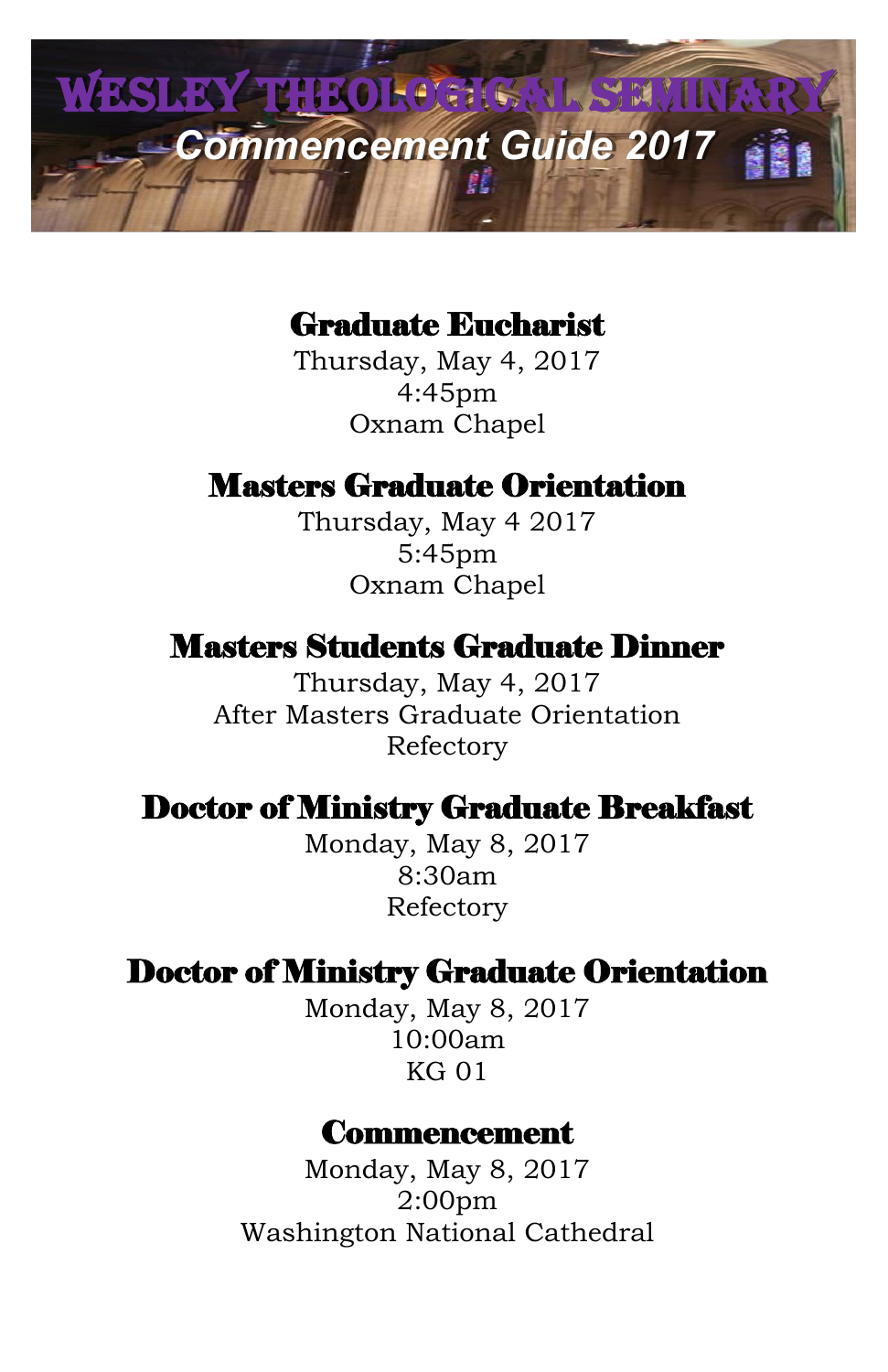## GRADUATE EVENTS

#### Graduate Eucharist

A Eucharist service for graduands and their friends and family will be held in Oxnam Chapel Thursday, May 4th at 4:45pm.

#### Masters Graduate Orientation

Orientation for Masters students will be held immediately following the Graduate Eucharist service on Thursday, May 4th. If you are unable to attend the Eucharist service, Graduate Orientation will begin approximately around 5:45pm.

#### Masters Graduate Dinner

Following the Graduate Eucharist and Orientation, a dinner for Masters student graduands will be held in the Refectory. Invitations for this event will be mailed and spouses and partners are invited to attend. Please RSVP to events@wesleyseminary.edu.

#### Doctor of Ministry Graduate Breakfast

A breakfast for Doctor of Ministry graduands will be held the morning of graduation, Monday, May 8, 2017, at 8:30am in the Refectory. Spouses and partners are invited to attend. Please RSVP to events@wesleyseminary.edu.

#### Doctor of Ministry Graduate Orientation

After the DMin Graduate Breakfast, an orientation for Doctoral graduands will be held at 10am on May 8, 2017 in KG-01.

# Attendance & participation

#### Graduation Withdrawal

If you need to withdraw from graduation, you must notify the Registrar's Office in writing by March 1, 2017. After March 1st, you will be responsible for all graduation charges.

#### In Absentia

If you are unable to attend Commencement, you must petition the Registrar's Office using the in absentia request form to be excused from the ceremony and graduation exercises. Any in absentia requests must be received by the Registrar's Office by March 1, 2017.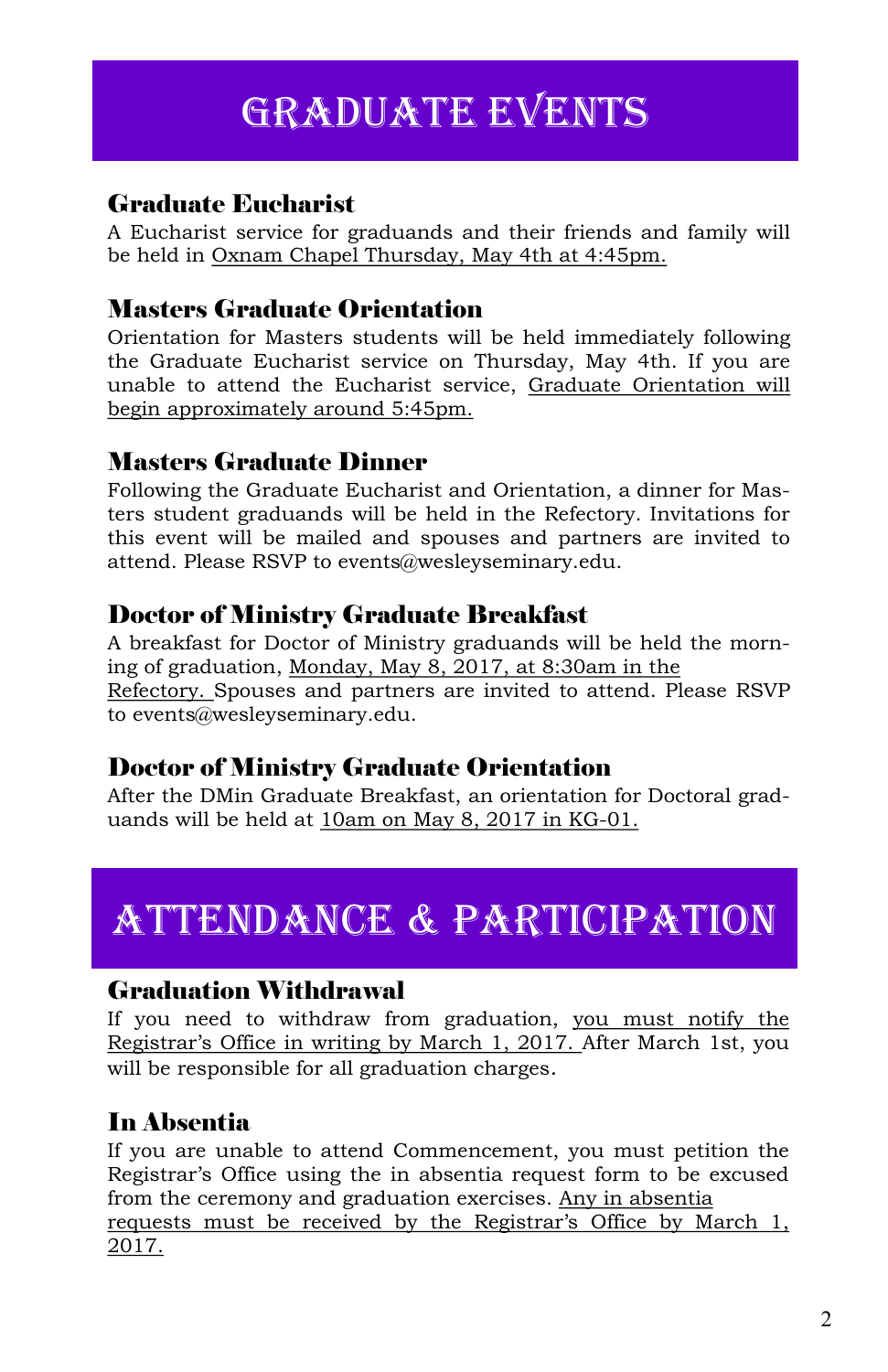## regalia information

#### Regalia Ordering and Rental Information

Regalia ordering is now open! You can order your regalia at [www.oakhalli.com/wesleyseminary.](mailto:www.oakhalli.com/wesleyseminary) Regalia will be mailed directly to the address your provide and you will be responsible for returning the regalia. **The cost for shipping and return will be added upon checkout.** The link can also be accessed through the Commencement website. The last day to order regalia is March 26, 2017.

All graduands participating in the Commencement ceremony are required to rent a cap, gown, and hood. If you wish to purchase your regalia, please contact Oakhall directly at 800-223-0429.

### Ticket Pick-Up

Tickets will be available to pick up in the Registrar's Office beginning April 17, 2017. Before you are able to pick up your tickets, you must complete the following:

- $\Rightarrow$  Graduate Surveys: complete the Graduate Student Ouestionnaire and the Library Services Survey available on the Commencement website at www.wesleyseminary.edu/ commencement.
- $\Rightarrow$  Settle your account with the Business Office: pay all fees and any outstanding balance by April 17th.

### Doctor of Ministry Regalia Pick-Up

Regalia will be available to pick up on the day of Commencement for international Doctor of Ministry students in KG-01 from 9am-11am.

### Regalia Wear and Appearance

You must wear the attire appropriate to the degree being conferred by the Seminary. Military uniforms or clerical collars may be worn under academic attire by those entitled to wear such dress, but no insignia, awards, or accoutrements may be worn on or over regalia. You are not permitted to wear or carry flowers during the ceremony.

Ironing boards will be set up the morning of Commencement in KG-01 from 9am-11am for students to iron their regalia.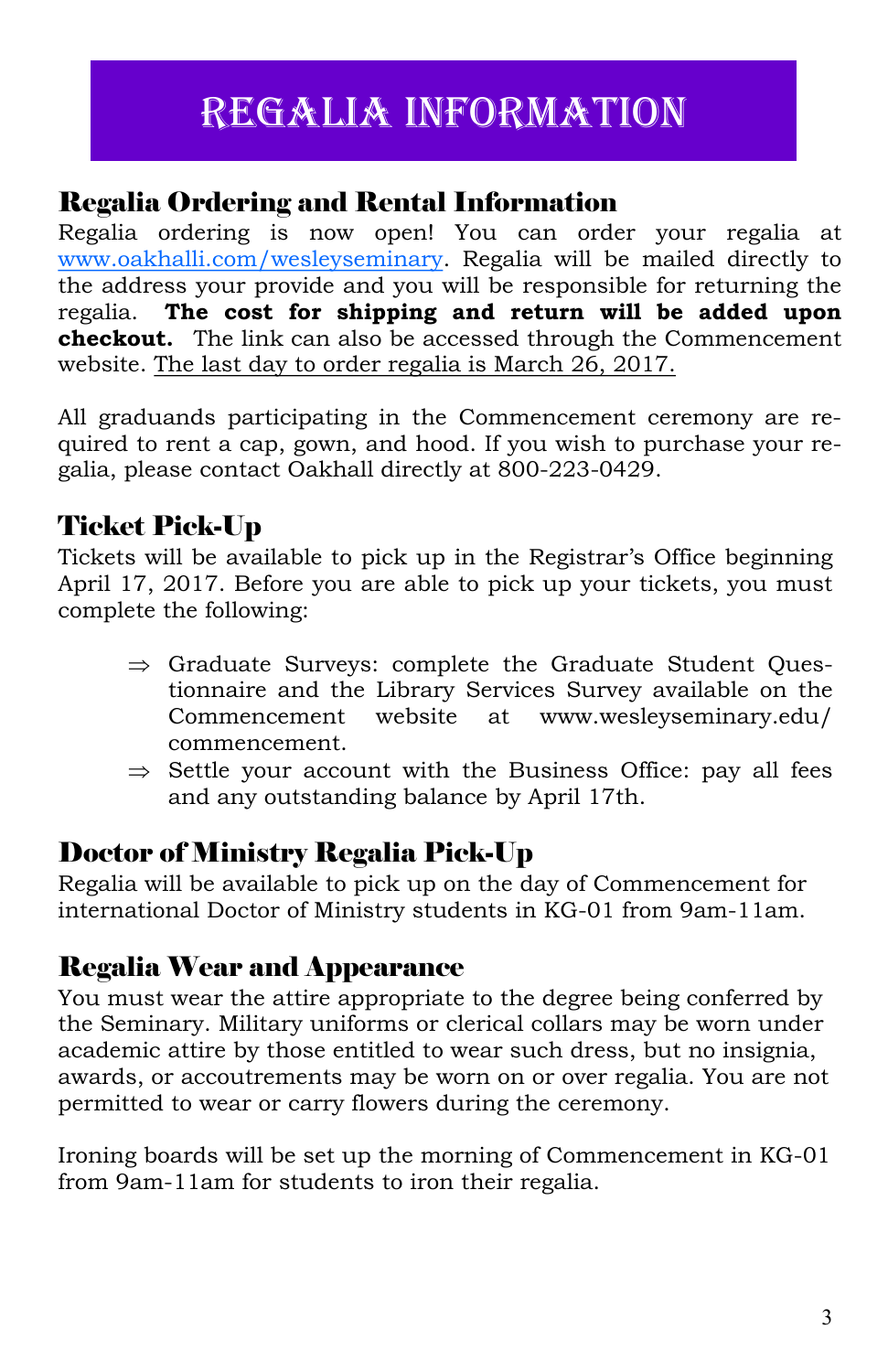## Ticket information

### Ticket Allocation

You will receive a limited number of tickets for Commencement. If you worked at a PM&M learning site, your learning partners will receive two extra tickets. The Registrar's Office works with the PM&M Office to directly distribute PM&M tickets to your learning partners.

In mid-April, a Blackboard site will be set up for graduating students to request extra tickets from their fellow graduands. Through this site you can post messages to your fellow classmates either requesting or offering extra tickets. This site will be the only avenue to request extra tickets.

### Ticket Pick Up

You can pick up your tickets beginning April 17, 2017 in the Registrar's Office. Before you are able to pick up either your tickets you must complete the following:

- $\Rightarrow$  Graduate Surveys: complete the Graduate Student Questionnaire and the Library Services Survey available on the Commencement website at [www.wesleyseminary.edu/commencement.](mailto:www.wesleysemianry.edu/commencement)
- $\Rightarrow$  Settle your account with the Business Office: pay all fees and any outstanding balance by April 17th.

The Registrar's Office will only release tickets to you with picture ID.

### Will Call

If you need to leave tickets for someone to pick up the day of Commencement, the Registrar's Office will have a will call table set up in the Narthex of the Cathedral. Tickets will only be released to the person named by the graduand with picture ID.

> **This information will be updated as needed on the Commencement website: [www.wesleyseminary.edu/commencement](mailto:www.wesleyseminary.edu/commencement)**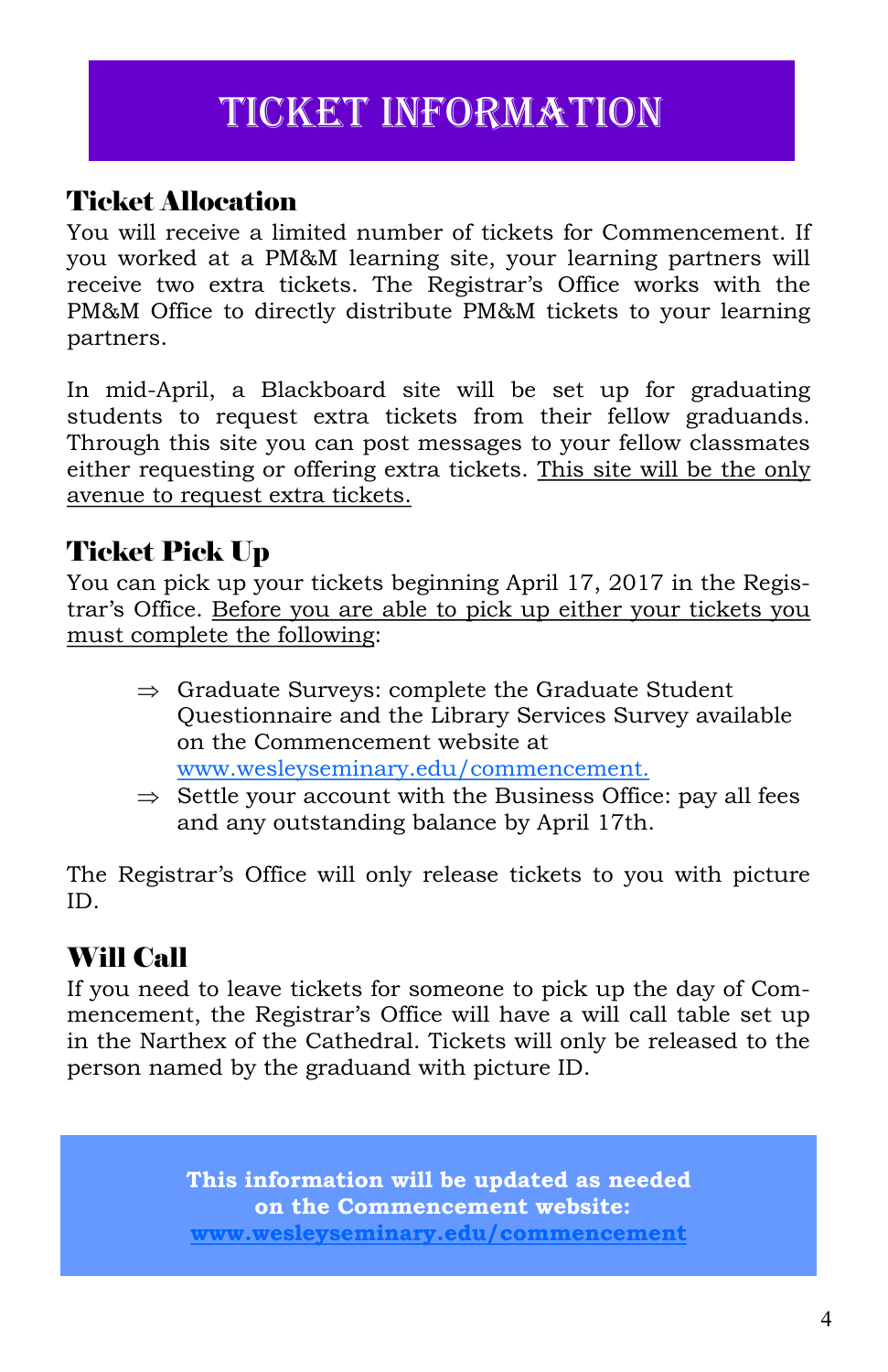## Transportation & parking

#### Parking

Limited parking will be available on Wesley campus the day of graduation. Shuttles will run from Wesley campus to the Cathedral and from the Cathedral back to Wesley's campus. More details will follow.

There is also limited parking at the Cathedral in their parking garage. Parking at the Cathedral costs approximately \$22.

There are also limited spots available in two local parking garages. The parking garage at Cathedral Commons, located a couple of blocks from the Cathedral at the junction of 38th St. NW and Macomb St. NW, is \$15 to park for 2-3 hours with a maximum charge of \$25. The onsite parking garage at the Cathedral holds very limited spaces and costs \$22.

#### Public Transportation

For those who choose to take public transportation, there are many options to get to the Cathedral.

If you are coming from Wesley campus, you can take the N4 or the N3 Metrobus from Massachusetts & 45th to Massachusetts & Wisconsin.

If you are coming via the Metrorail, take the red line to Tenleytown station. From Tenleytown, you can take Southbound 31 or 33 from Wisconsin & Albemarle to Wisconsin & Woodley Rd.

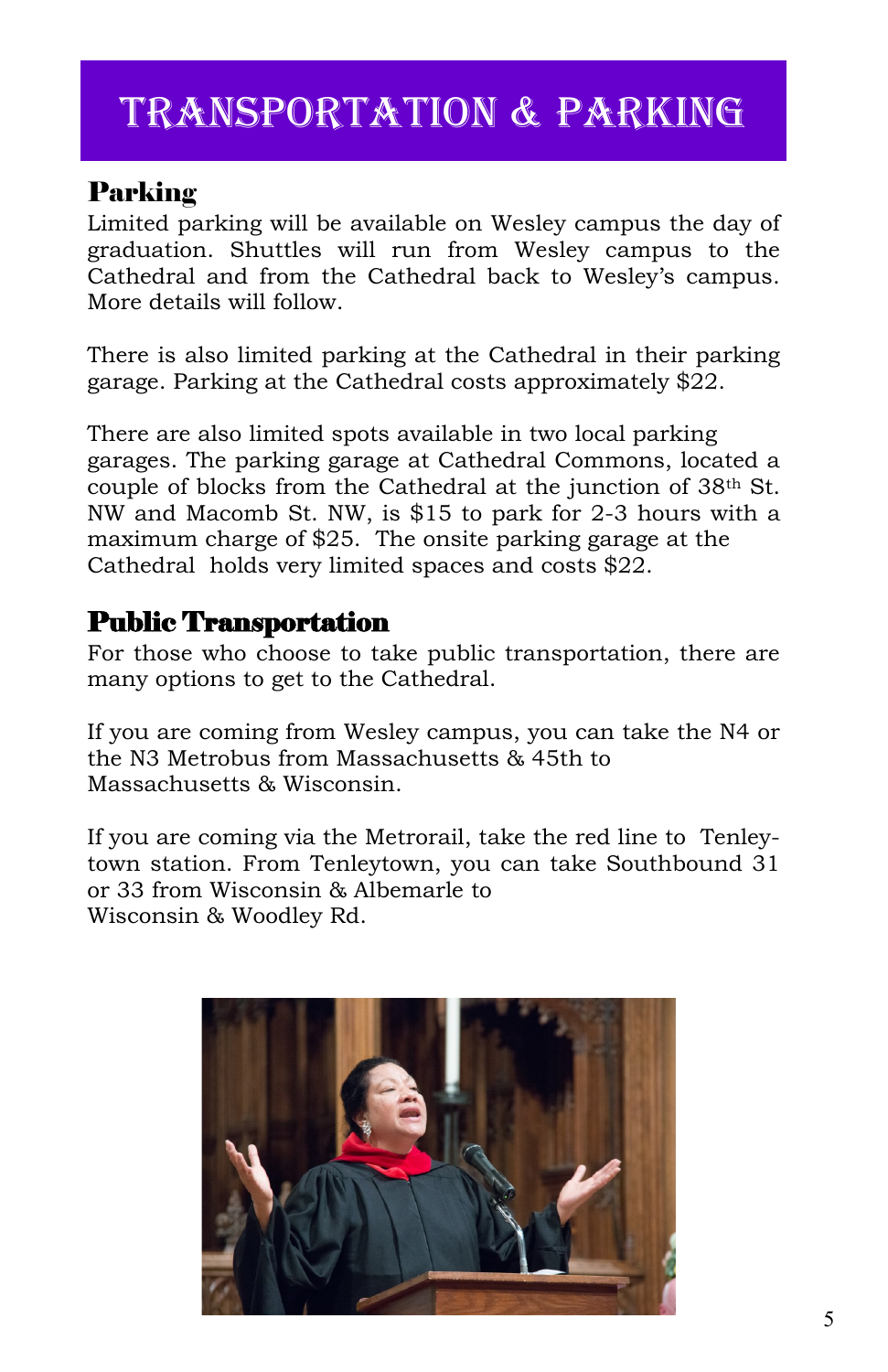## Commencement day

#### Graduand Information

Graduands will line up for Commencement procession in several chapels on the crypt (basement) level of the Cathedral. Each degree program will line up in a separate chapel. Graduands are expected to be at the Cathedral at 1pm. **Do not be late.**

#### Diplomas

Graduands will receive their official diplomas at Commencement. Masters degree students with a cumulative GPA of 3.7 or higher will receive the designation of "with Honors" on their diplomas. Doctor of Ministry students are not eligible to graduate with honors.

#### **Seating**

Guest seating is on a first-come, first-served basis. Ushers will be on site to assist guests in finding a seat. Guests will not be seated until after 1:00pm. Please note that the Washington National Cathedral does not permit guests to photograph or videotape the Commencement service.

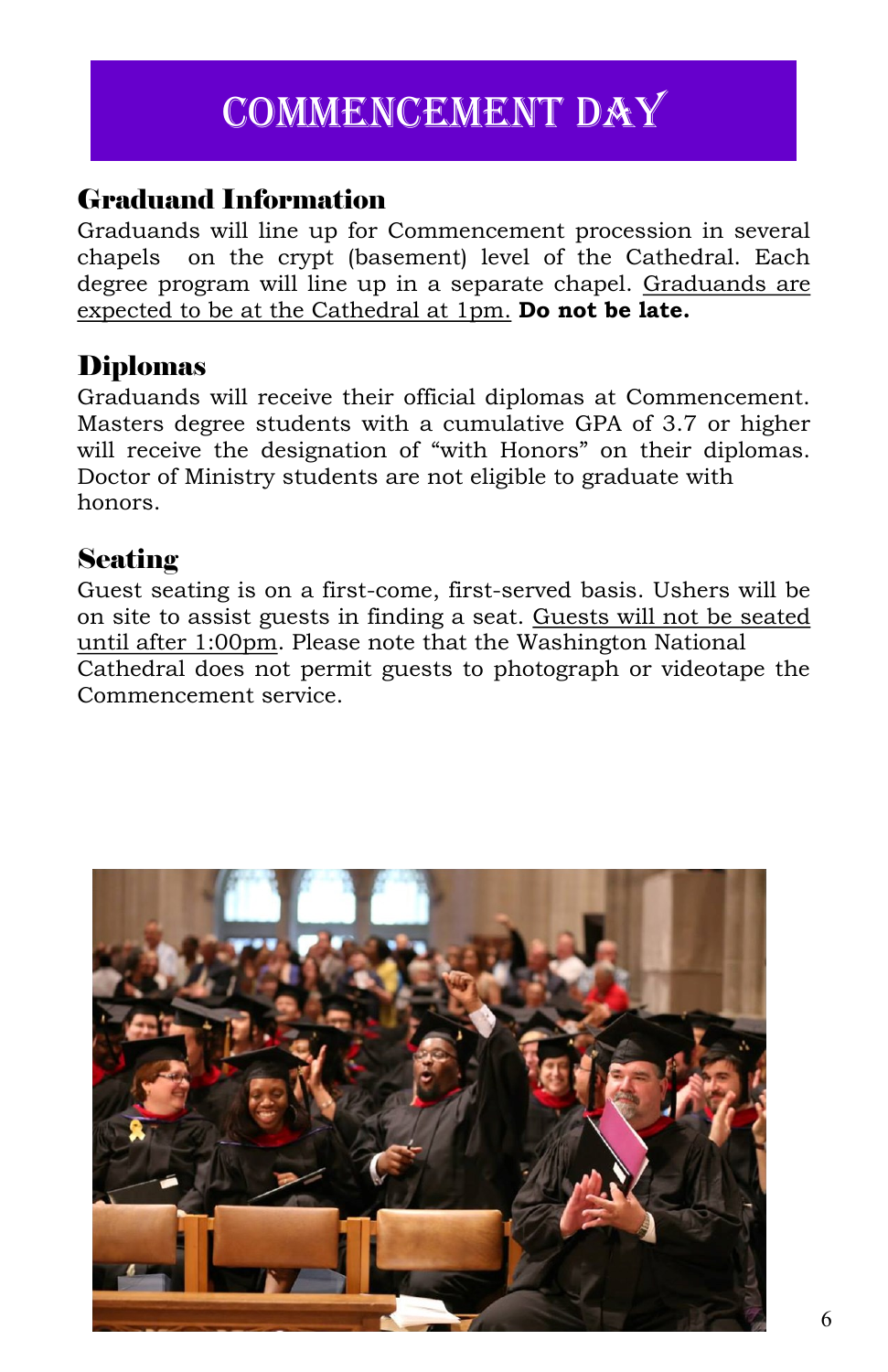## Graduation Checklist

Congratulations! You are graduating! Before you can walk in May, there are a few logistical hoops to jump through. Here is a checklist on what you need to do before Commencement.

- **Order Regalia**. Regalia is available at [www.oakhalli.com/wesleyseminary.](http://www.oakhalli.com/wesleyseminary)  **The last day to place regalia order is March 17, 2017.** If you wish to purchase regalia, please contact Oakhall directly.
- **Pay graduation fees**. A graduation fee of \$150 will be charged to your student account in early 2017. Any outstanding balance must be paid by Monday, April 17, 2017 to be eligible for graduation.
- **Complete the Graduation surveys online**. Graduands should complete both the ATS and Library surveys online and complete the Alumni Update prior to picking up their regalia and tickets. Links to all will be posted on the Commencement website.
- **Pick up tickets**. Tickets will be available to pick up in the Registrar's Office starting April 17, 2017. Before you can collect your tickets, you must settle your account with the Business Office and complete the graduation surveys. Each student will be given a limited number of tickets. A Blackboard site will be set up for extra ticket requests from your fellow graduands in the Spring.
- **Turn in Keys**: Prior to commencement, mailbox keys must be returned to the Mailroom. Room keys and gate-cards must be returned to the Housing Office.
- **Update Contact Information**: It is crucial you submit any update in address to receive your 1098-T at the end of the year. Alternately you can submit a Student Information form to the Registrar's Office, available at [www.wesleyseminary.edu/forms](mailto:www.wesleyseminary.edu/forms)
- **Attend Commencement Orientation.** Masters Orientation will be on Thursday, May 4, 2017 after the Graduate Eucharist. DMin Orientation will be Monday, May 8, 2017 at 10am in KG01.
- **COMMENCEMENT CEREMONY!!!** Graduands are expected to arrive at The National Cathedral at 1pm on Monday, May 8, 2017.

For more information on Commencement logistics and events, please visit the Commencement website at [www.wesleyseminary.edu/](http://www.wesleyseminary.edu/commencement) [commencement.](http://www.wesleyseminary.edu/commencement)